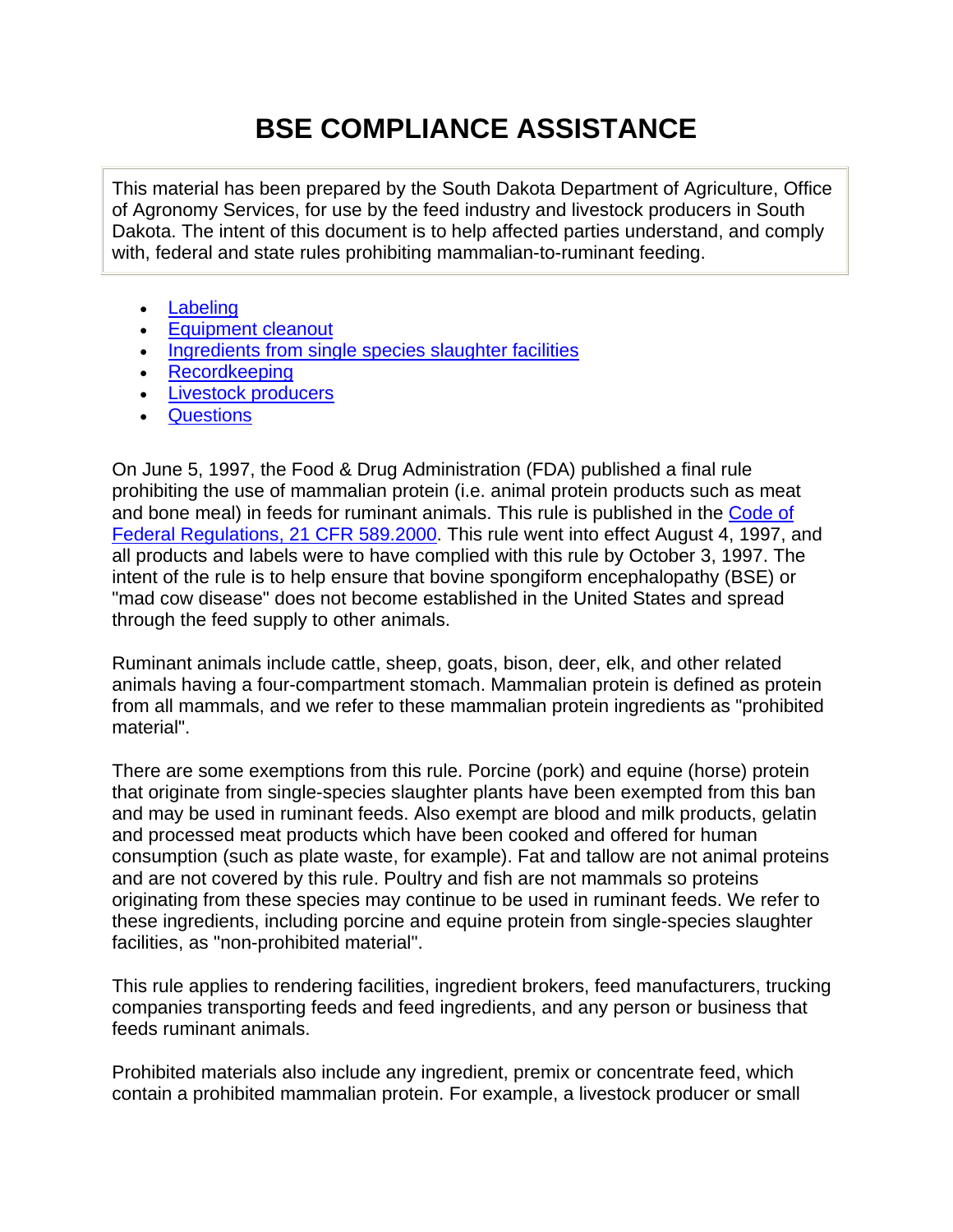<span id="page-1-0"></span>feed mill may not use meat and bone meal to manufacture feed, but instead will take a product such as a 40% hog concentrate and further process it into a finished feed. If this ingredient, premix or concentrate contains a prohibited material, the concentrate, as well as the complete feed, must be treated as prohibited material.

To further protect livestock producers, the 2001 South Dakota legislature adopted statutes, SDCL 39-14-55.1 and 39-14-60 (9), addressing BSE, and requiring the Department of Agriculture to adopt rules to implement these laws. State rules were adopted April 18 and August 8, 2001, and January 15, 2002. The state requirements are more restrictive than the federal regulation, and feed manufacturers and distributors, as well as ruminant feeders, located in South Dakota, or doing business in the state, need to be aware of the state requirements.

There are three principal areas in which compliance is needed -- labeling, equipment cleanout and recordkeeping. Each area has different requirements and will be discussed separately.

#### Labeling

The federal rule requires that any feed or ingredient (except pet foods) that contains prohibited material have the statement "Do not feed to cattle or other ruminants" placed prominently on the front of the label. This statement should be printed in a different color, or in some other way offset, from the other label information.

The state rules require the use of an additional advisory statement on the labels of all ruminant feeds, advising the purchaser that "this product was made in a feed manufacturing facility that does not handle or store products containing animal proteins prohibited in ruminant feed" if the product was made in a feed mill that does not use prohibited material to make feeds and feeds containing prohibited material are not stored with ruminant feeds and ingredients. Alternatively, if the product was made in a feed mill that uses prohibited material to make swine or poultry feeds, for example, or if they do not store feeds or ingredients containing prohibited material separately from ruminant feeds, then the advisory statement would read "this product was made in a feed manufacturing facility that handles or stores products containing animal proteins prohibited in ruminant feed".

The federal rule allows the collective term "animal protein products" to continue to be used in the ingredient statement, but ruminant feeds may not contain any of the prohibited materials. Any feed for non-ruminants (except pet foods) that contains prohibited materials will need to carry the mandatory warning statement on the label. Labels for feeds containing no prohibited materials do not need the mandatory federal warning statement.

Every shipment of feed, whether bagged or bulk, medicated or non-medicated, delivered to the customer or picked up at the feed mill, must be labeled. The federal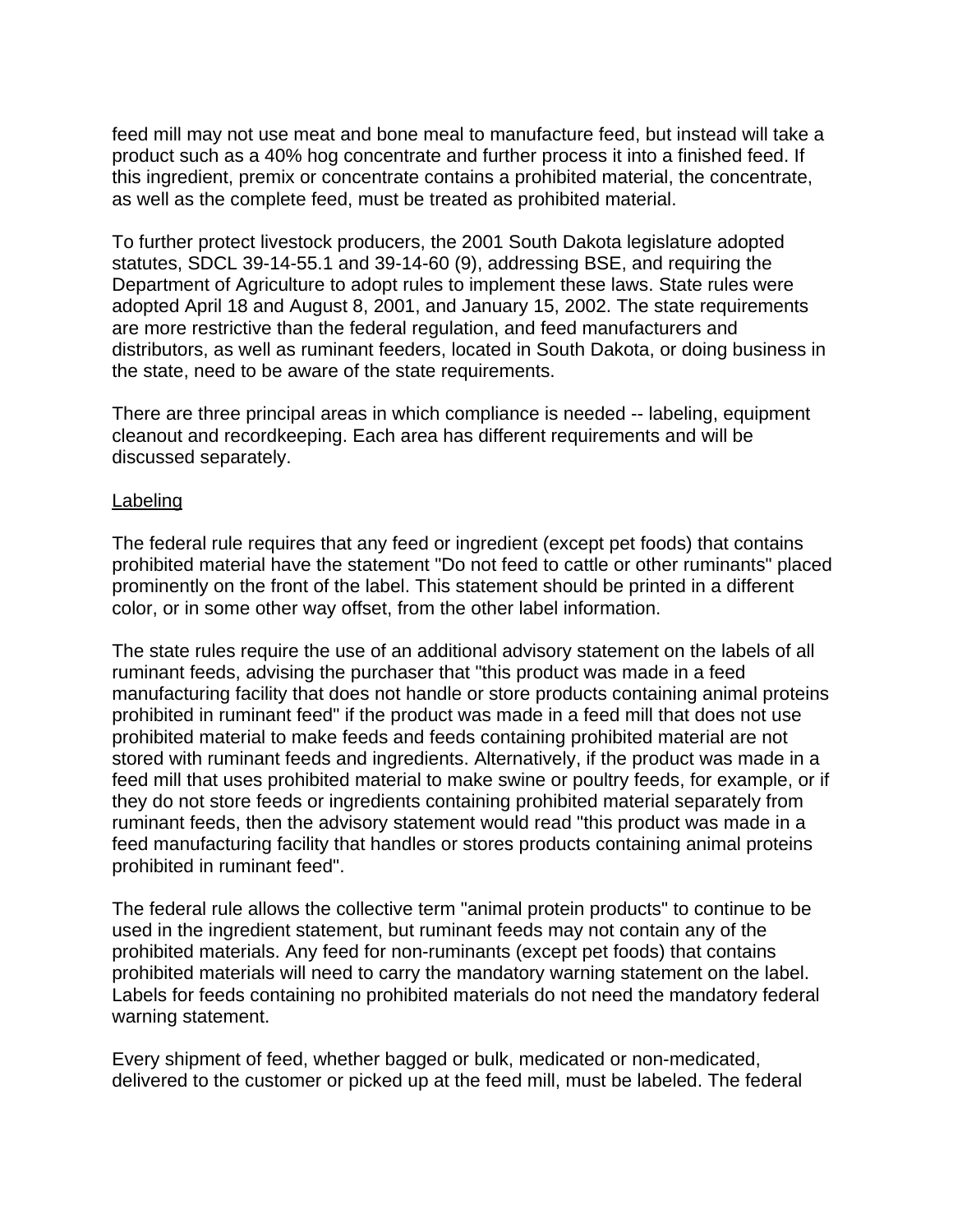<span id="page-2-0"></span>rule requires that anyone feeding ruminant animals must save copies of invoices and labeling of every feed they receive containing animal protein. Feed that does not have an invoice or label from the manufacturer or distributor does not comply with the law, and keeps the feed user from complying with this requirement, as well.

## Equipment cleanout/Physical Segregation

Although the federal rule allows feed manufacturers to use both prohibited and nonprohibited materials in a single manufacturing facility, if the firm has a written cleanout procedure for their milling equipment, the state rules do not allow this practice. Feed manufacturers located in South Dakota, that make feed for ruminant animals, may not use prohibited materials in their facilities. Further, any feed or ingredient containing prohibited material, such as pet food, that a facility keeps in it's warehouse must be physically separated from the mixing equipment and any ruminant feed or feed ingredients that will be used to manufacture ruminant feeds.

Additionally, any person or business that manufactures ruminant feed must also take care in how any feed containing prohibited material is transported and stored. The state rules require that bulk ruminant feeds and ingredients be transported or conveyed only in equipment that is not used to handle prohibited material. Bulk ruminant feeds and ingredients must be stored in a manner that does not allow cross-contamination. Feeds and ingredients containing prohibited material must be stored so they are physically separated from ruminant feeds.

In a facility that sells, but does not manufacture feed, the state rules allow packaged ruminant feed products to be stored with feed products that contain prohibited material. However, any spillage must be cleaned up immediately, and disposal of the spillage be handled in a manner that does not risk contamination of ruminant feeds.

Cleanout of mixing equipment following the manufacture of medicated feeds is still necessary.

# Ingredients from single species slaughter facilities

Firms purchasing and using non-prohibited ingredients (horse and/or pork) only from single species slaughter facilities are not required to utilize the federal warning statement ("Do not feed to cattle or other ruminants") or special cleanout procedures. However, these firms do need to place the state-required advisory statement ("This product was made in a feed manufacturing facility….") on the label of any ruminant feed they manufacture. Firms will need records sufficient to document that they are obtaining all of their animal protein from single species slaughter facilities. These firms should also make sure that ingredient haulers are complying with the requirements for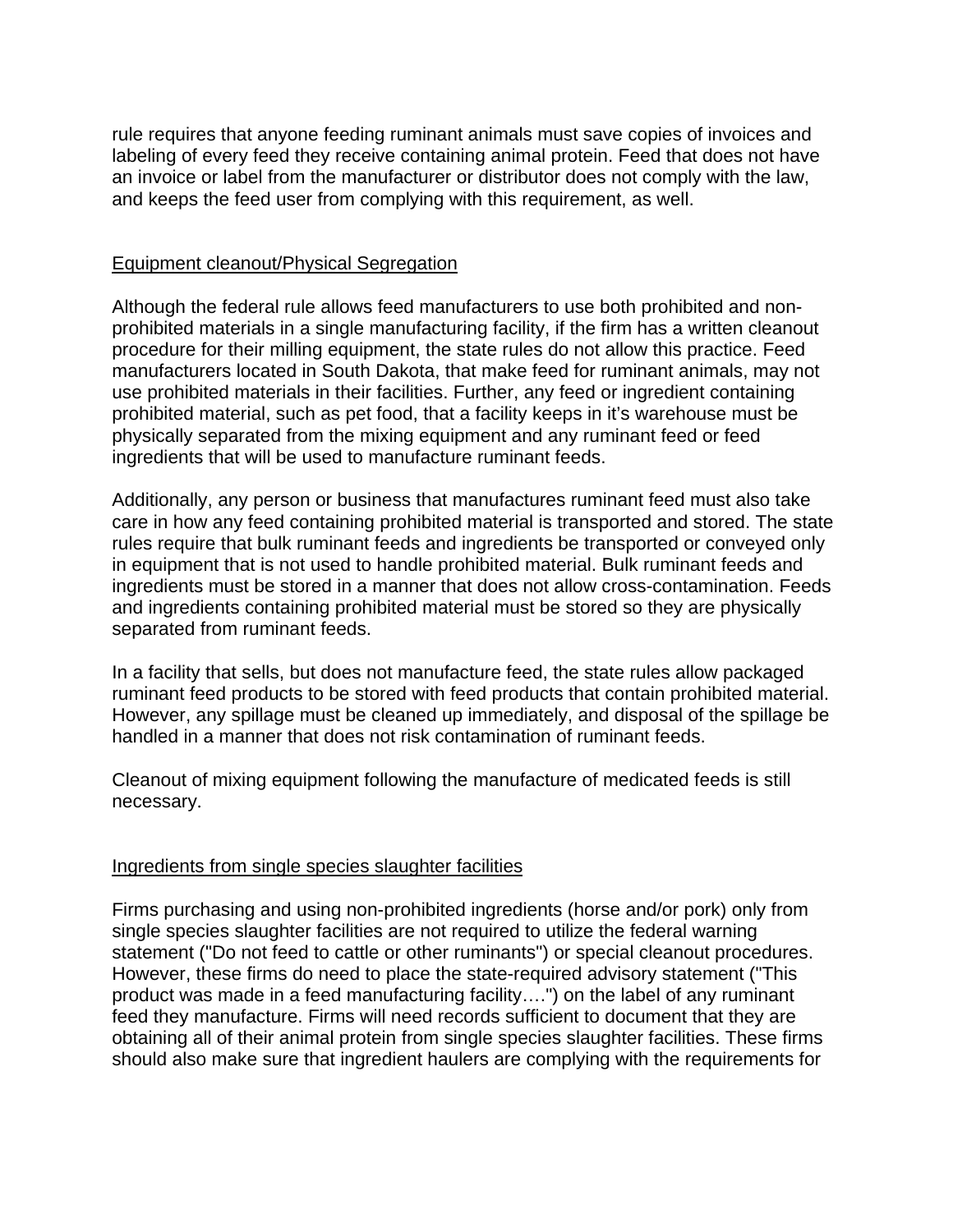<span id="page-3-0"></span>trucks and other conveyance equipment.

## Recordkeeping

For firms using prohibited materials, the federal rule requires records sufficient to track ingredients and finished products from receipt, through processing and distribution. Firms not using prohibited materials will need to be able to document that they are using only non-prohibited materials, but will not necessarily need to meet the other recordkeeping requirements of this rule. Livestock producers feeding ruminant animals must keep records of the feed they purchase and use. In particular, these records must include invoices and labeling of all feeds containing animal protein.

Records must be available for inspection and copying by state and federal investigators, and must be maintained for one year after distribution of the product for feed manufacturers and distributors. Livestock producers must maintain the records for at least a year after the feed is received. In some cases, existing business records may be sufficient to comply with this rule. For example, most livestock producers already save invoices to document feed costs for tax purposes.

#### Livestock producers

Livestock producers feeding ruminant animals, in feeding operations of all sizes, need to comply with all aspects of these rules. Specifically, if producers mix their own feed, and feed both ruminants and non-ruminants, they need to comply with the state rules, and not use prohibited material in their feeding operations. Although the labeling requirements may not apply if the producer does not sell feed, sufficient records must be kept to document compliance with the rules. For example, producers mixing their own feed may wish to establish a mixer log book, in which they record the dates they mixed feed, the ingredients in that feed, and the animals to which it was fed.

Ruminant feeders purchasing feed or feed ingredients must keep copies of invoices for all feeds received that contain animal protein sources. A copy of the product label for each feed containing animal protein must also be kept. In many cases, particularly for bulk feeds/ingredients, the invoice may contain the required "label" information. If the invoice contains all of the necessary labeling information, such as the list of ingredients, withdrawal statement, etc., it is not necessary to keep an extra copy of the product label on file.

To determine if the feed contains animal proteins, look at the ingredient list for the terms *animal protein products, meat and bone meal, meat meal, bone meal, feather meal, blood meal, fish meal*, etc. Mention of any type of animal (fish, poultry) or animal product (milk or dairy product, meat) would identify the product as containing an animal